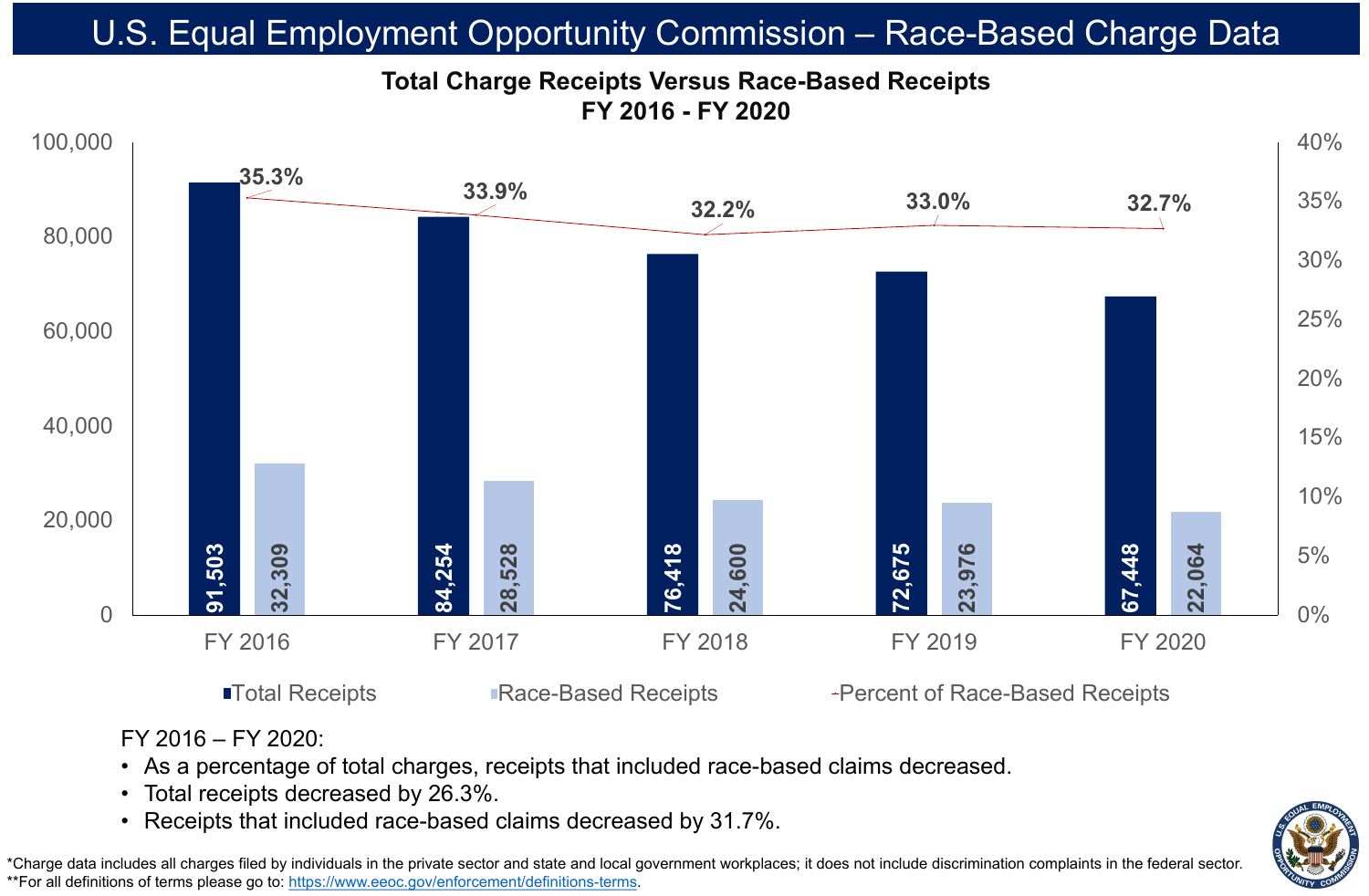FY 2016 – FY 2020:

### • As a percentage of total monetary benefits, monetary benefits for charges that included race-based claims

- decreased.
- 
- 

# • Total monetary benefits decreased by \$14.8 million, a change of 4.3%.



## **Total Monetary Benefits Versus Race-Based Monetary Benefits FY 2016 – FY 2020** U.S. Equal Employment Opportunity Commission – Race-Based Charge Data

\*Charge data includes all charges filed by individuals in the private sector and state and local government workplaces; it does not include discrimination complaints in the federal sector. \*\*For all definitions of terms please go to:<https://www.eeoc.gov/enforcement/definitions-terms>.





FY 2016 FY 2017 FY 2018 FY 2019 FY 2020

■Total Monetary Benefits Bace-Based Monetary Benefits Fercent of Race-Based Monetary Benefits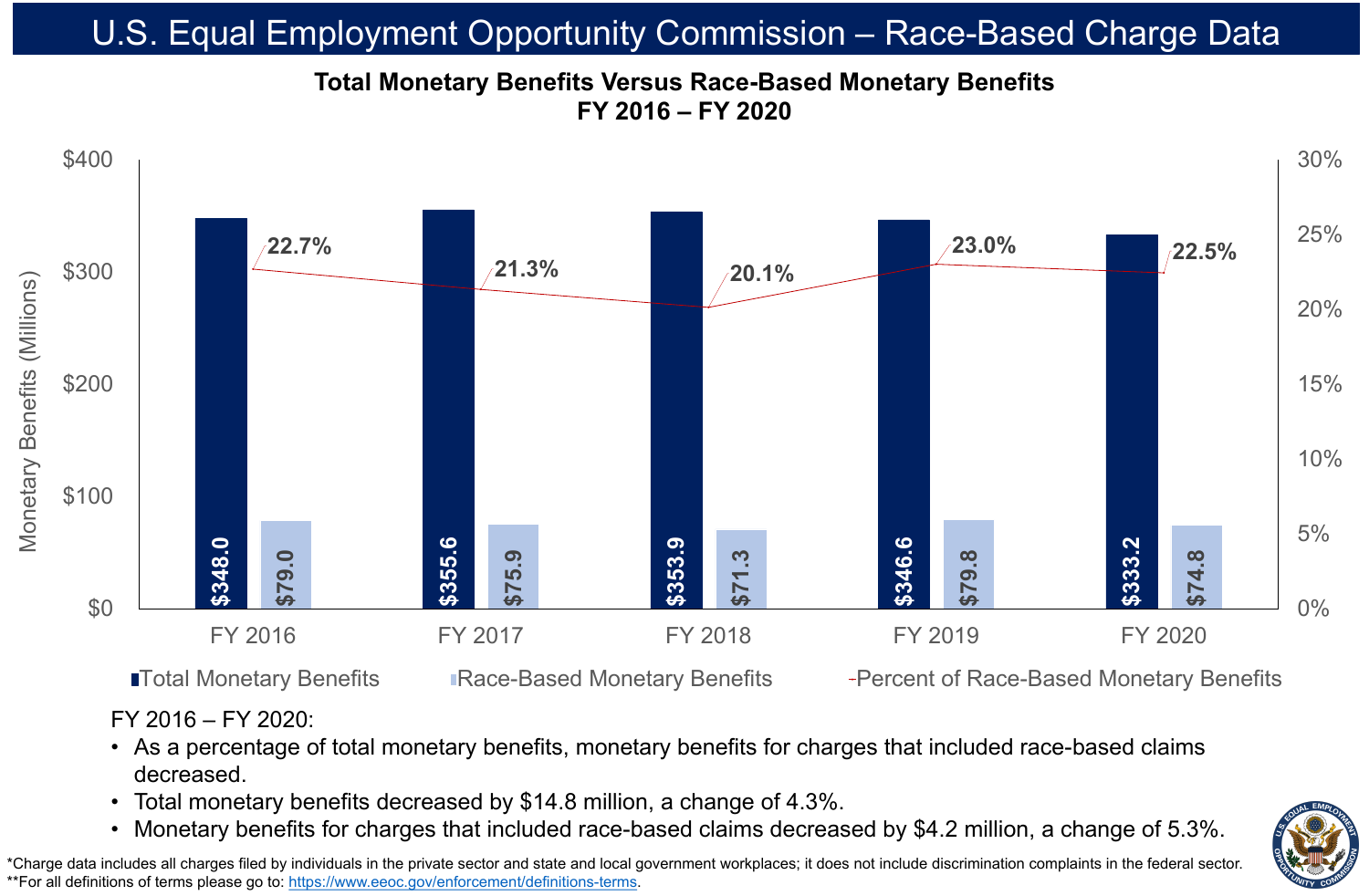

■Total Resolutions ■ Race-Based Resolutions → Percent of Race-Based Resolutions



\*Charge data includes all charges filed by individuals in the private sector and state and local government workplaces; it does not include discrimination complaints in the federal sector. \*\*Resolutions - All charges closed in the administrative process, comprised of charges with no cause findings, administrative closures, and merit resolutions. \*\*\*For all definitions of terms please go to:<https://www.eeoc.gov/enforcement/definitions-terms>.

FY 2016 – FY 2020:

# • As a percentage of total resolutions, resolutions of charges that included race-based claims decreased. • Resolutions of charges that included race-based claims decreased by 33.1%.

- 
- Total resolutions decreased by 27.3%.
- 

# U.S. Equal Employment Opportunity Commission – Race-Based Charge Data

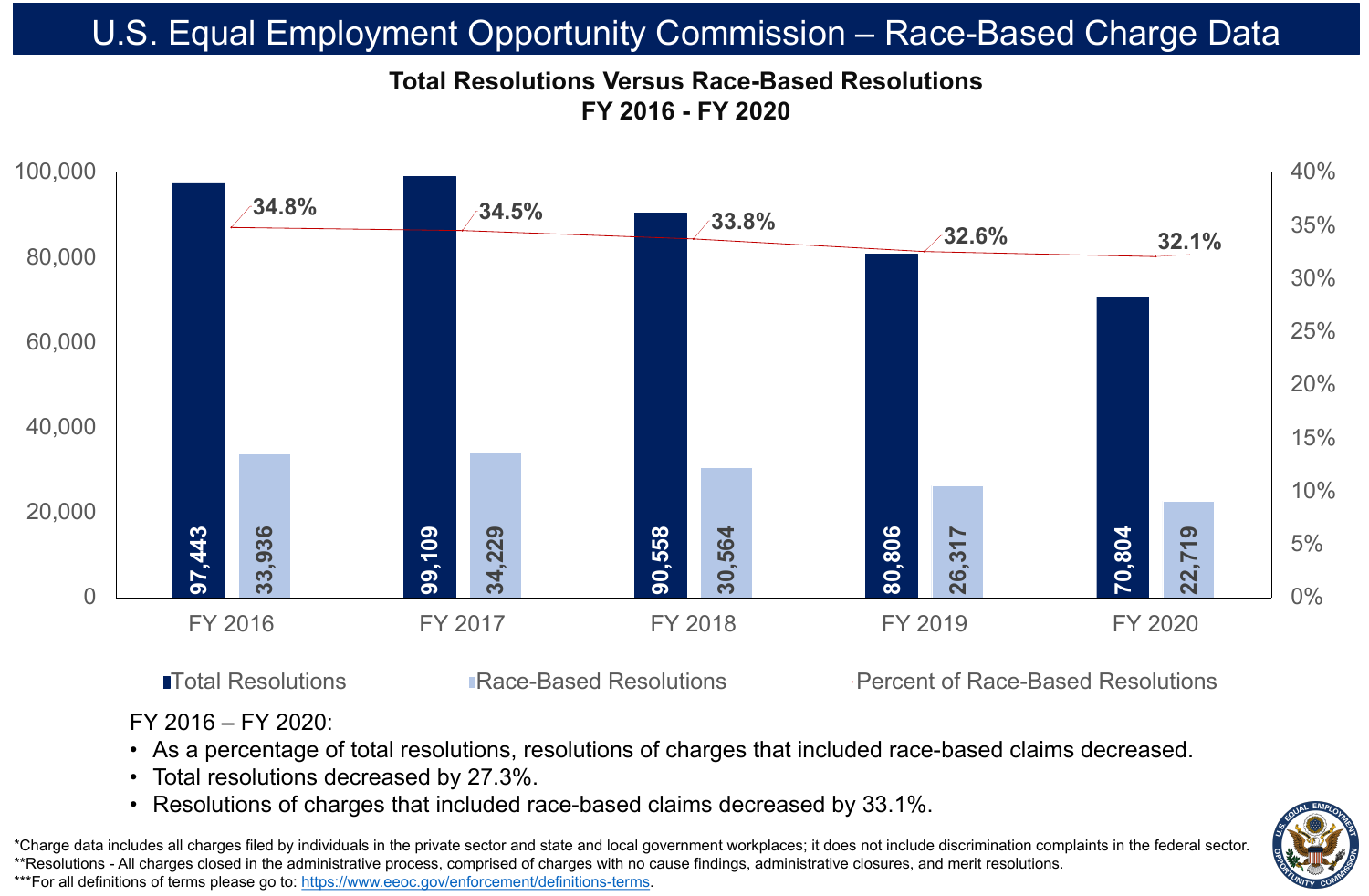### **Resolutions - Race-Based FY 2016 - FY 2020** U.S. Equal Employment Opportunity Commission – Race-Based Charge Data





### ■ No Reasonable Cause Administrative Closures Merit Resolutions

- 
- 
- 
- 

### FY 2016 FY 2017 FY 2018 FY 2019 FY 2020



Resolutions - All charges closed in the administrative process, comprised of charges with no cause findings, administrative closures, and merit resolutions. No Reasonable Cause - EEOC's determination not to proceed further with its investigation. This determination does not certify that the respondent is in compliance with the statutes EEOC enforces. In issuing this determination, the EEOC makes no decision about the merits of claims alleged in the charge or of any other issues that could be construed as having been raised by the charge. The charging party may exercise the right to bring a private court action. Administrative Closures - Charge closed for administrative reasons without a determination based on the merits, which include: lack of jurisdiction due to untimeliness, insufficient number of employees, or lack of employment relationship; charging party requests withdrawal without receiving benefits; or charging party requests the notice of right to sue. Merit Resolutions - Charge resolved with an outcome favorable to charging party or charge with meritorious allegations. These are comprised of negotiated settlements, withdrawals with benefits, successful conciliations, and unsuccessful conciliations.

\*Charge data includes all charges filed by individuals in the private sector and state and local government workplaces; it does not include discrimination complaints in the federal sector. \*\*For all definitions of terms please go to:<https://www.eeoc.gov/enforcement/definitions-terms>.